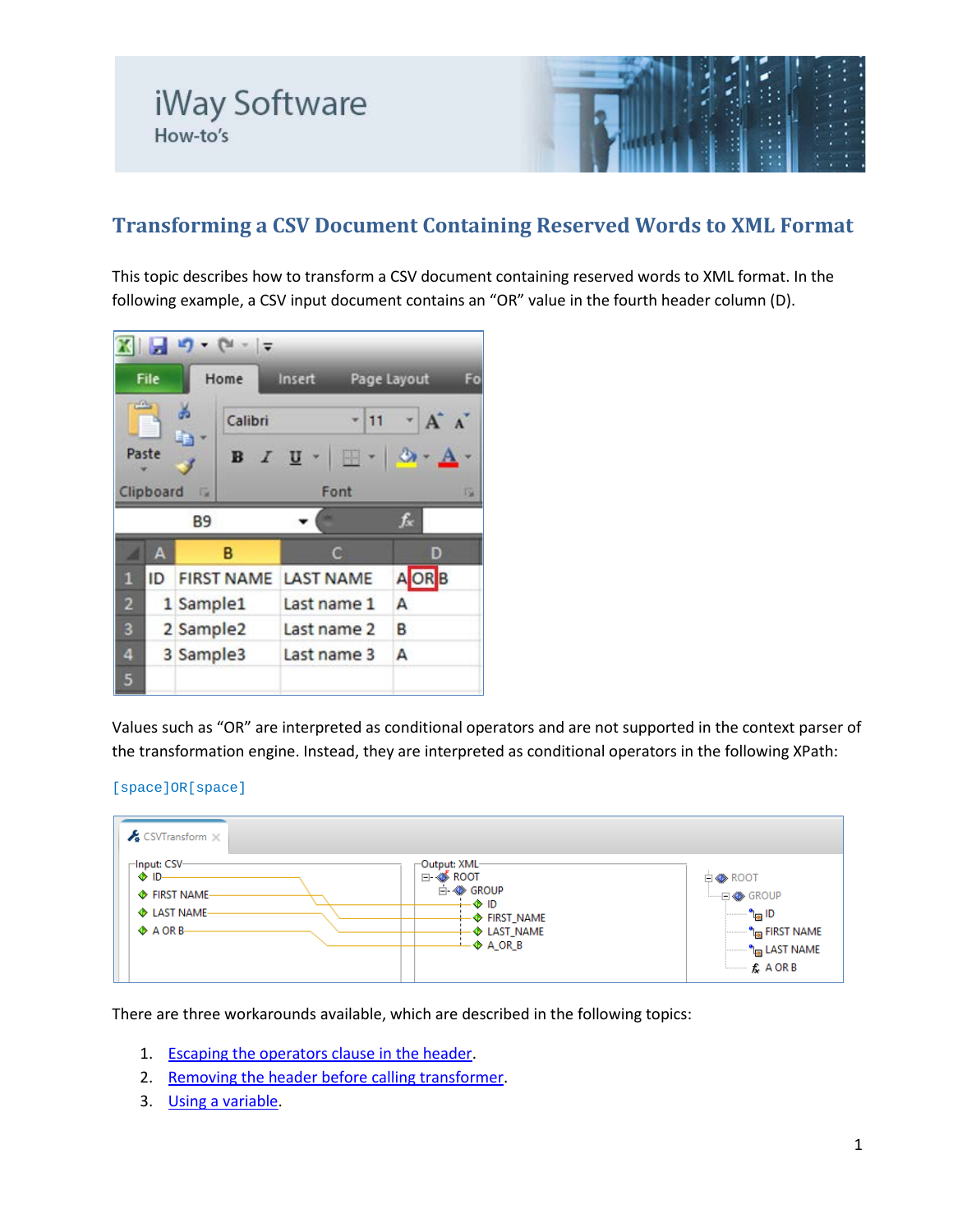## <span id="page-1-0"></span>**Escaping the Operators Clause in the Header**

The *CSVTransform\_Test\_with\_escape.zip* archive file that is included with this how-to contains a sample transform where the input data has an updated header, as shown in the following image.



The header in the input document was updated before configuring (calling) the transform by replacing the operators clause (OR, AND, |, &) with an escape character. For example:

#### [space]OR[space]

is modified as:

#### [space]\OR[space]

## <span id="page-1-1"></span>**Removing the Header Before Configuring the Transform**

Edit the CSV input document by removing the first record before configuring the transform. This allows you to configure the transform without the header in the input document. Ensure to deselect the *Contains Header* option in the input document properties.

### <span id="page-1-2"></span>**Using a Variable**

The *CSV\_Fix\_variable.zip* archive file that is included with this how-to contains a sample transform where the mappings use a variable to bypass the first record in the input document, as shown in the following image.



Using this approach, there is no need to modify the input document before configuring the transform.

In the input document properties for this transform, notice that the *Contains Header* option is deselected, as shown in the following image.